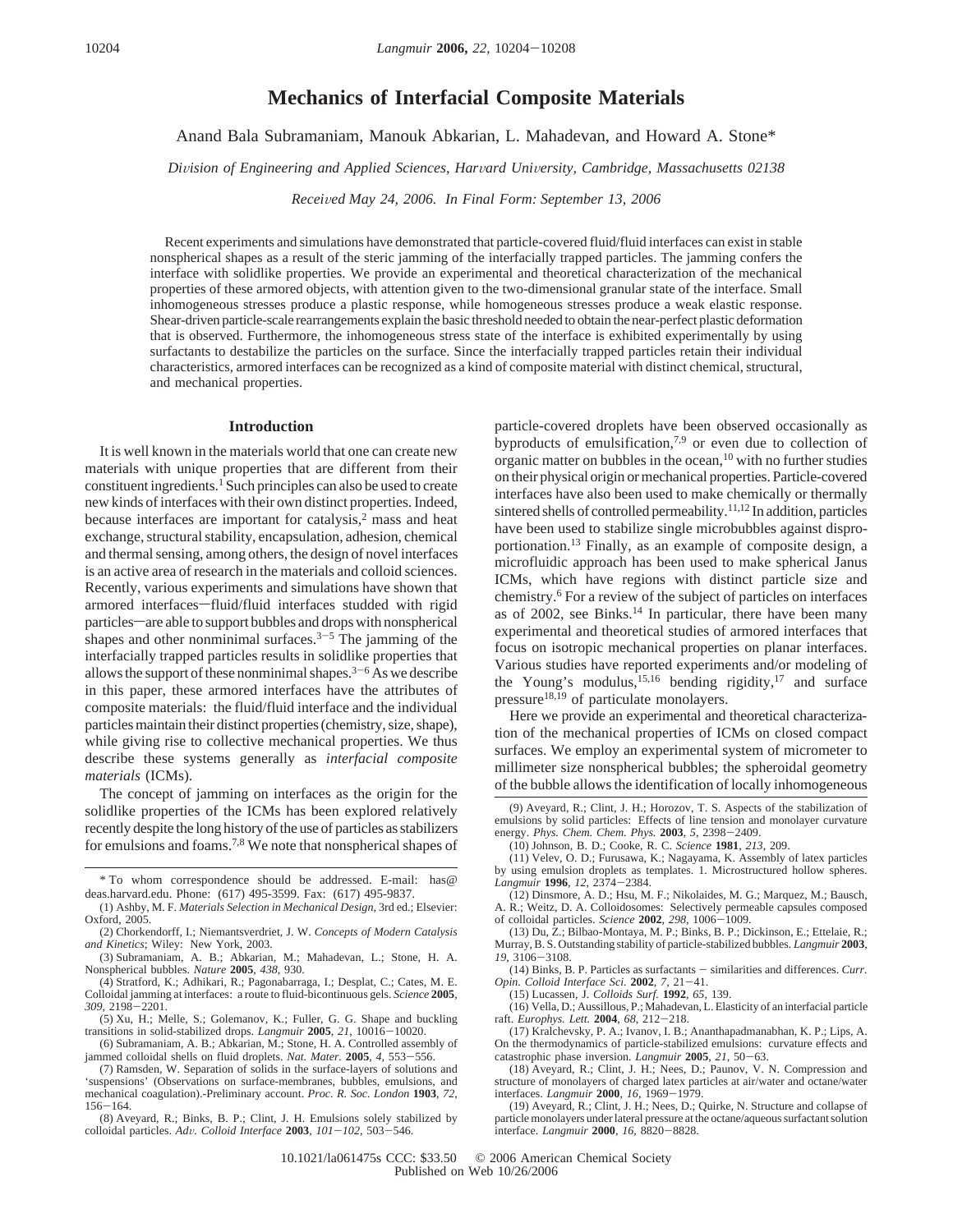

**Figure 1.** 'Air-pocket-trapping' technique for synthesizing bubbles covered with granular particles greater than  $10 \mu m$  in diameter. (a) A layer of ZrO particles is placed into a Petri dish, and water is added rapidly to the dish. The water infiltrates the porous layer and traps pockets of air between the particles, which forms three-phasecontact lines on the particles. (b) An experimental image of an armored bubble adhered to the Petri dish, which shows the configuration of the particles on the interface. The particles with a contact line are held strongly by the interface, and thus, gentle sweeping with a spatula removes particles that do not have a contact line. The spatula can then be used to shape the trapped pockets into (c) spherical armored bubbles or (d) nonspherical armored bubbles. Here, the granular particles used were heavy, and the armor of particles weighs down the air bubbles. Scale bars  $= 400 \mu m$ .

mechanical behaviors that are not apparent in planar geometries. We find that the ICM responds plastically to relatively small inhomogeneous stresses, while responding rigidly when subject to homogeneous stresses. We interpret these experimental observations in terms of shear-driven particle-scale rearrangements and characterize these systems as two-dimensional granular solids. Finally, we use the closed spheroidal geometry of the bubble to deduce the anisotropic stress distribution of these objects through the destabilization of the ICM by surfactants.

#### **Experimental Methods**

**Particles and Fluids.**We made air bubbles and mineral oil (Sigma, research grade) droplets, which were dispersed in water. We used monodisperse polystyrene particles of diameter 1.6, 2.1, 4.0, 4.6, 100, and 500 *µ*m, 1.6 *µ*m diameter silica particles (Bangs Lab), 1.0 *µ*m diameter PMMA particles (Bangs Lab), polydisperse agglomerated gold microparticles with mean diameters ranging from 1 to 3.99  $\mu$ m (Sigma), and ground ZrO particles (Glenn Mills) with diameters ranging from 200 to 400 *µ*m.

**Production of Armored Bubbles.** Spherical bubbles armored with spherical particles of diameter less than  $10 \mu m$  were produced through a hydrodynamic flow focusing method.6 Nonspherical bubbles were produced by forced coalescence<sup>3</sup>. Bubbles covered with hydrophilic particles greater than  $10 \mu m$  in diameter were prepared through a novel "air pocket trapping" technique. ZrO particles were manually sorted to increase monodispersity and poured into a Petri dish to form a thin porous layer. Distilled water (Millipore) was quickly added to the particle layer to ensure entrapment of air between the particles (Figure 1a). The water penetrates the porous layer until further infiltration is halted when the capillary pressure of the advancing water interface is balanced by the pressure of the trapped air, resulting in pinned three-phase contact lines on the particles. In this way, a monolayer of particles is trapped at the air/water interface, and the untrapped particles can be brushed away with a spatula (Figure 1a,b). The trapped air pockets can then be shaped with a spatula to produce spherical and nonspherical coated bubbles (Figure 1c,d).

**Shear Flow Experiment for Verification of Bubble Rigidity.** The armored bubbles were transferred to a continuous medium of pure glycerol to achieve higher shear stresses during flow. The flow chamber employed was a custom-made quartz parallelepiped with



**Figure 2.** Stable support of different anisotropic shapes with various particle sizes and bubble sizes. (a) A stable ellipsoidal bubble obtained by fusing two spherical armored bubbles. Scale bar  $= 100 \mu m$ . (b) The mechanical properties of the ICM allows the support of extremely high-aspect-ratio gas bubbles such as these millimeter-length spherocylinders formed from successive coalescence events. Scale  $bar = 400 \mu m$ . (c) A membranelike solid created with 200 nm fluorescent polystyrene particles by partially evacuating an initially spherical bubble. Scale bar  $= 200 \mu m$ . (d) The ability to maintain saddle curvature allows a permanent change of topology of an air bubble by introducing a hole to produce a genus 1 toroid. Particles are ground ZrO with an average diameter of 200  $\mu$ m. Scale bar = 500  $\mu$ m. (a) and (d) appeared in ref 3.

a height of 1.0 mm, width of 10 mm, and length of 10 mm. Shear rates of up to  $4 s<sup>-1</sup>$  were applied by controlling the flow rate with a syringe pump.

**Cryo-SEM Imaging of ICMs.** A solution containing armored bubbles was introduced onto a copper sample grid and flash frozen in liquid ethane at  $-180$  °C. The resultant material containing amorphous ice was shattered with a microblade, and the sample was sputter-coated with a 10 nm layer of gold. Samples were viewed and imaged in a Phillips Leo scanning electron microscope (SEM).

**Exposure of Nonspherical Bubbles to Surfactants.** Triton-X100 (Sigma) solution  $(50 \mu L)$  at a concentration of 1.7 mM was introduced into the glass chamber and allowed to diffuse to the armored bubbles. Movies of the destabilization process were taken with a Phantom V5 high-speed camera (Vision Research).

## **Results and Discussion**

**Interfacial Composite Materials.** The solidlike properties of armored interfaces manifest themselves when the underlying fluid/fluid interface is constrained to an area larger than its equilibrium value due to the presence of the adsorbed particles. Indeed, in this regime, the area-minimizing fluid/fluid interface exerts a capillary force on the particles, which causes the steric jamming of the particles.<sup>6,20</sup> This fundamental property of jamming on fluid interfaces seems to be independent of the particle and fluid type<sup>3</sup>.

As we recently reported, particulate interfaces with excess area can be created through the fusion of two spherical bubbles armored with smaller spherical particles<sup>3</sup> (Figure 2a). Unlike ordinary fluid bubbles which remain spherical and decrease their surface area by about 20% after fusion (for bubbles of the same initial size), the particles constrain the area of the interface, and thus, the resultant bubble maintains an ellipsoidal shape. This conservation of both surface area and volume in particle-covered bubbles holds true even when there are many parent bubbles or even when the bubbles are nonidentical. Thus, extremely highaspect-ratio objects, such as the spherocylindrical bubbles shown in Figure 2b, can be created by fusion of many spherical armored

<sup>(20)</sup> Cates, M. E.; Adhikari, R.; Stratford, K. Colloidal arrest by capillary forces. *J. Phys.: Condens. Matter* **<sup>2005</sup>**, *<sup>17</sup>*, S2771-S2778.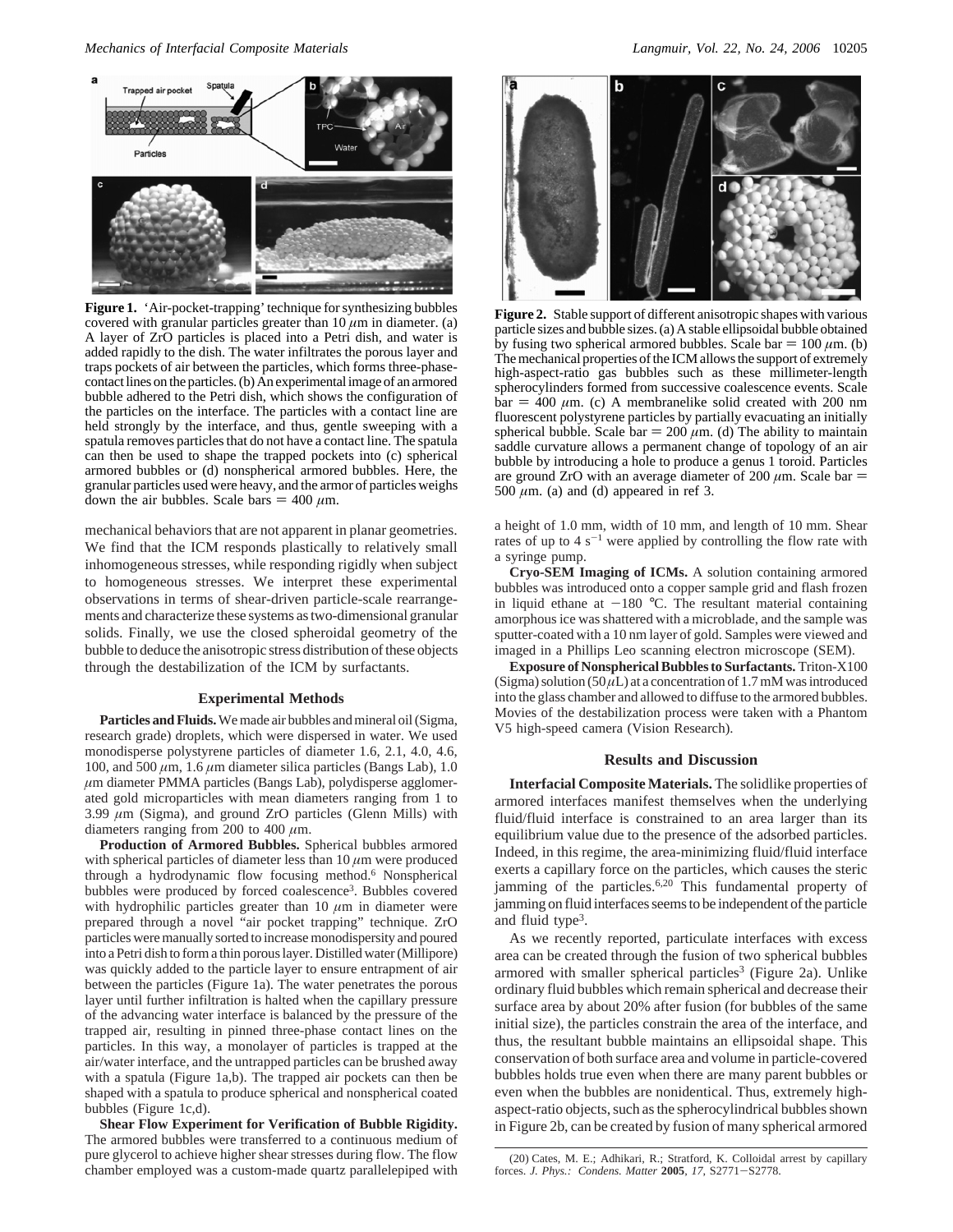

**Figure 3.** Structure of the ICM. (a) Freeze-fracture SEM image of a bubble armored with 4.0  $\mu$ m diameter polystyrene beads. The rapid freezing preserves the amorphous liquid structure of the air/ water interface around the embedded particles. The area viewed is the interior of the bubble, which has been cut open. Scale bar  $= 12$  $\mu$ m. (b) A close-up of the interfacial solid, showing the penetration depth of the particles. We estimate a particle contact angle of 40°. Extrapolation of the particle diameter from the image reveals that they are in contact at the equator, shown in the image as white circles. The white solid in the image is crystalline water vapor condensed from the atmosphere during sample loading into the SEM. Scale bar  $= 3 \mu m$ .

bubbles. The ICM is clearly behaving in a solidlike manner since the long cylinder does not undergo a Rayleigh-Plateau capillary instability.

Alternatively, for bubbles with only a small number of adsorbed particles, the jamming threshold can also be reached by reducing the volume of a single armored bubble. An initial low surface density of particles allows thermal motion of the particles along the interface. When these bubbles are reduced in volume, as occurs naturally owing to dissolution of the gas in liquid, Brownian motion of the particles is arrested (i.e., the particles jam) as the surface area of the bubble decreases. Further volume reduction leads to crumpled structures such as the membranelike bags shown in Figure 2c, which were obtained by partially evacuating bubbles armored with 200 nm particles. Similar buckled structures were obtained by Xu et al. by removing some of the oil in particlecovered oil droplets<sup>5</sup> and were previously noticed in other settings.<sup>7,10</sup> The buckling response is thus also a generic property of  $ICMs<sub>5,16</sub>$ 

Once the interface is jammed, the bubble can not only support high-aspect-ratio and crumpled shapes but is also able to support both concave and convex curvatures on the same bubble and a change in bubble topology (Figure 2d),<sup>3</sup> all of which are prohibited for an ordinary bubble. To better understand these observations, we next consider the microstructure and mechanical response of the ICM.

**Microstructure of the ICM and its Mechanical Response to Stresses.** Our initial attempts to obtain high-resolution SEM images of the ICM microstructure through standard methods failed because we found that the drying of an aqueous suspension of the armored bubbles leaves a cohesionless residue of particles. This observation is noteworthy since it reveals the lack of strong bonds between the particles, which is an important distinguishing feature between the ICM and more familiar atomic solids. Moreover, it is clear that any solidlike characteristic of the ICM is mediated by the presence of the liquid-gas interface.

Thus, to ascertain the structure of the ICM in its natural state, we freeze-fractured a solution of armored bubbles and visualized the bubbles using a cryo-SEM. The rapid freezing of the bubbles preserves the structure of the fluid/fluid interface and the adsorbed particles (Figure 3a,b). It is clear that the particles are adsorbed on the interface with a well-defined contact line, and the particles are hexagonally close-packed with only a few defects (Figure

3a,b). Such regular packing is to be expected for a jammed system of monodisperse spheres in two dimensions.21 Moreover, we found that the particles have a rather low contact angle of 40°, which demonstrates that interfacial jamming is possible with nonneutraly wetting particles.

Our microstructural observations indicate that the ICM is a two-dimensional granular solid. Thus, it is to be expected that the ICM should have properties in common with other granular systems. In more familiar jammed two-dimensional planar systems and for three-dimensional systems more generally, force chains have been proposed to serve as the load-bearing network that spans the boundaries of the system22,23 and give rise to solidlike resistance to shear. However, jammed systems in open geometries are extremely 'fragile' since the force chains are easily destroyed by incompatible stresses at the boundaries.22 In the case of armored bubbles, equilibrium demands that force chains must be closed (for the bubbles are closed compact surfaces). Thus, the armored bubbles should be unusually resistant when subject to homogeneous stresses. A simple verification of this idea is afforded by subjecting the bubbles to simple shear flow. The bubbles tumbled like a solid object and did not transition to tank-treading<sup>24</sup> (a liquidlike response) with higher shear rates, reflecting its significant shear resistance (Supporting Information, Movie 1). Because of the rigid body rotation, every surface element of the ICM experiences the same average stress.

We next probe the mechanical response of the ICM to inhomogeneous stresses by submitting a prolate ellipsoidal armored bubble to uniaxial compression along its major axis in a glass chamber (Figure 4a). Compression causes the bubble to transition to a cuboidal shape before eventually assuming an oblate shape (Figure  $4b-d$ ). When the glass plates are removed from contact with the bubble, the oblate ellipsoidal bubble is stable. To clearly visualize particle movements, we carry out a similar deformation on millimeter length bubbles covered with 200 *µ*m diameter zirconia particles (Supporting Information, Movie 2). In this system, we observe that the overall deformation occurs with localized sliding, i.e., there are shear bands in response to the applied compressive stress (Supporting Information, Movie 2).

The prolate to oblate change in equilibrium shape we show here, which is caused by an external load, is termed plastic deformation in solid mechanics. It is thus clear that the bubble undergoes extensive plastic deformation when subject to uniaxial compression. We note that no particles are observed to leave the colloidal monolayer during this process, and the plastic deformation that we show here (i.e., gross changes in shape, from one static shape to another static shape) can be performed repeatedly with no apparent hindrance to the process. These results demonstrate that the final configuration of the ICM, and thus the bubble shape, is only dependent on immediate strain history and is independent of past strain history. In contrast, atomic solids usually undergo strain hardening or other irreversible changes when plastically strained, which leads to solid fatigue and a permanent change in mechanical response. The apparent fatiguefree deformation of ICMs may be a general response since similar behavior is observed for the compression and dilation of particlecovered droplets<sup>5</sup> and planar monolayers.<sup>16</sup>

We discuss next how this experimental verification of the

<sup>(21)</sup> Donev, A.; Torquato, S.; Stillinger, F. H.; Connelly, R. Jamming in hard sphere and disk packings. *J. Appl. Phys.* **<sup>2004</sup>**, *<sup>95</sup>* (3), 989-999.

<sup>(22)</sup> Cates, M. E.; Wittmer, J. P.; Bouchaud, J. P.; Claudin, P. J. Jamming, force chains, and fragile matter. *Phys. Re*V*. Lett.* **<sup>1998</sup>**, *<sup>81</sup>*, 1841-1844.

<sup>(23)</sup> Liu, A. J.; Nagel, S. R. Jamming is not just cool any more. *Nature* **1998**, 396, 21-22.

<sup>(24)</sup> Keller, S. R.; Skalak, R. A tank treading ellipsoidal particle in shear flow. *J. Fluid Mech*. **<sup>1982</sup>**, *<sup>120</sup>*, 27-47.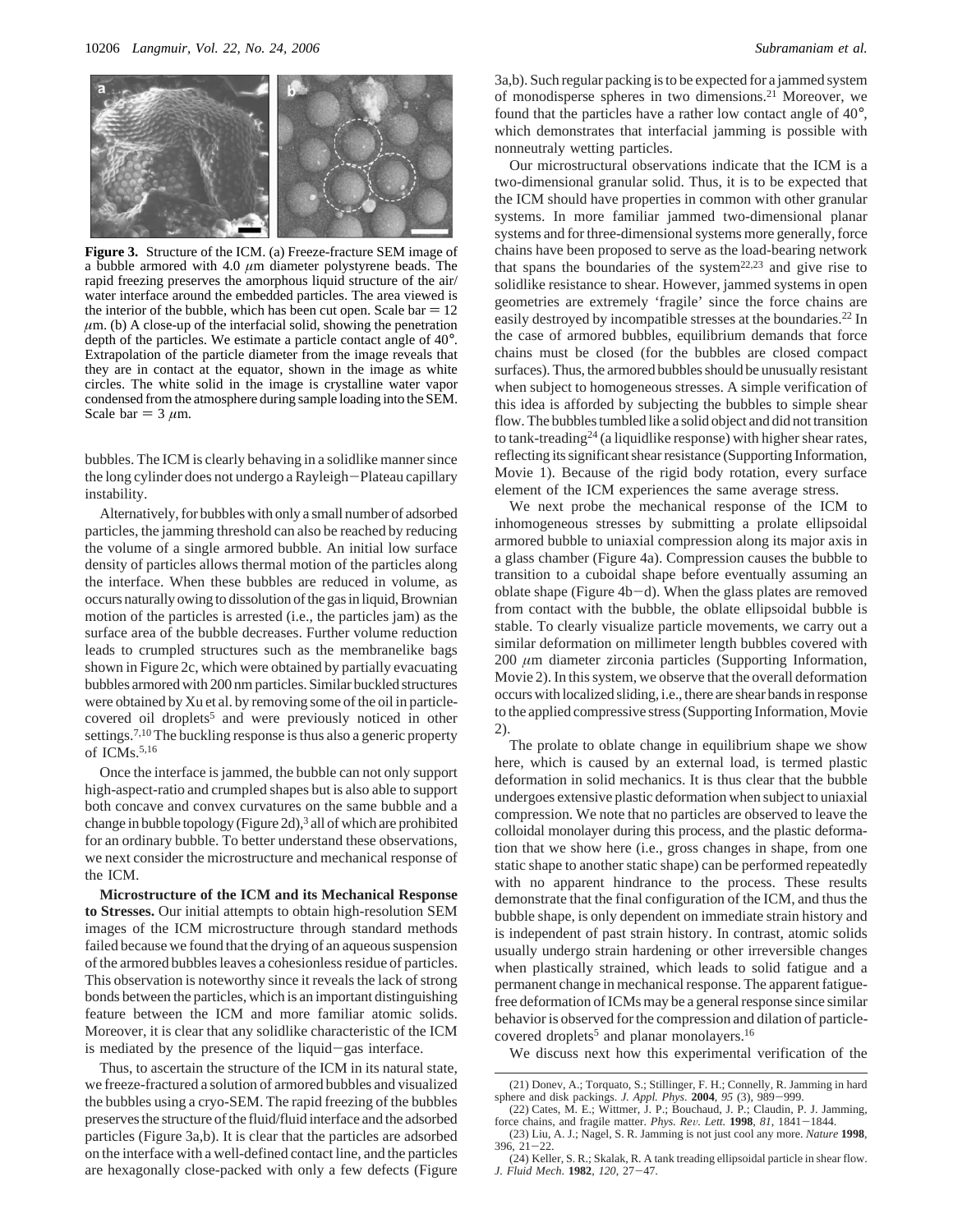

**Figure 4.** Mechanical response of the ICM. (a) A prolate ellipsoidal bubble subjected to compression in a glass chamber. (b, c) The ICM undergoes plastic rearrangement to accommodate the uniaxial compressive stress. This plastic accommodation is extensive, and the bubble compresses to a cuboidal shape before extending a major axis orthogonal to that of the prestressed object. (d) When the side plates are removed from direct contact with the bubble, the ellipsoid produced is stable in its new configuration. Ejection of individual particles from the ICM is not observed during any of the above manipulations. Scale bar  $= 200 \mu m$ . (e) **inset**, **i**, Shearing of a hexagonally close-packed (HCP) monolayer of rigid particles is impossible at constant surface area. Shear stress results in the dilation of the surface. **ii**, The relative displacement, or strain is  $\epsilon_{micro} = (2$  $-\sqrt{3}/\sqrt{3} \approx 0.15$  when the particles are square-packed, which is the microscopic strain. **iii**, A little past this point, the work put in to create the excess surface area is regained elastically as the particles assume HCP once again. Thus, the area strain at the end of the deformation is zero, but the unit cell configuration has changed. For a bubble subject to a uniform applied stress, such as in simple shear flow, a solid-to-liquid transition requires a microscopic strain over most of the bubble surface, which correspondingly requires a large yield stress about  $O(\sigma/r)$ , where  $\sigma$  is the air/water surface tension and *r* is the particle radius. In contrast, when the applied stress is nonuniform over the surface of a bubble of radius *R*, such as in uniaxial compression, stresses can be focused along shear bands, and now the effective yield stress required for plastic deformation is much lower,  $O(\sigma/R)$ , since the apparent yield strain distributed over the bubble surface is 0.15(*r*/*R*).

rigidity of the armored bubbles under nearly homogeneous stress as opposed to the apparent softness of the material under localized compression is linked directly to the microstructure of the ICM and its ability to manifest solidlike properties despite the absence of permanent bonds between the particles. In isotropic compression, the theoretical response of the particulate monolayer is determined by the mechanics of contact between the particles, while in isotropic tension, the stresses are borne by the cost of creating excess air/water interface, both of which are reversible and elastic in nature, i.e., the material returns to its original configuration when the external stress is released. Thus, the plasticity of the armored bubble must arise from shear deformations. For example, in the inset of Figure 4e, we show a unit cell of three close-packed disks of radius *r* confined to a plane. It is apparent that a pure shear must cause an area dilatation of the unit cell to allow the relative translation of the close-packed particles, which is analogous to the volume dilatation of granular media in three dimensions.<sup>25</sup> Elementary geometry shows that the microscopic yield strain associated with this dilatation of the

(25) Reynolds, O. *Philos. Mag.* **1885**, *20*, 469.

solid is  $\epsilon_{micro} = (2 - \sqrt{3})/\sqrt{3} \approx 0.15$ , i.e., this is the strain required to allow plastic flow (Figure 4e, inset). This microscopic yield strain is rather large since, for example, most atomic solids fail when their microscopic strains exceed 0.02.<sup>31</sup> Once this yield strain is reached, the particles would flow on the interface so that the material strains continuously at a constant applied stress. This liquidlike response is termed perfectly plastic deformation.

It now follows that the macroscopic strain for this system is  $\epsilon_{\text{macro}} = \epsilon_{\text{micro}} r/R \ll \epsilon_{\text{micro}}$  where *R* is the radius of the armored bubble. This suggests that if the stresses are inhomogeneous on the armor, which occurs during uniaxial compression of the bubbles between glass plates (Figure  $4a-d$ ), the microscopic stresses can now be large enough to cause localized plastic deformation or yielding along shear bands, i.e., there are large local strains. In contrast, with a (approximately) homogeneous applied stress, such as when the armored object tumbles in a uniform shear flow, plastic deformation globally would require a macroscopic yield strain on the order of  $\epsilon_{micro}$  over most of the surface (Figure 4e) (Supporting Information). Thus, we expect that localized events dominate the microscopic response to largescale forces. The large microscopic yield strain also prevents spontaneous rearrangement of the particles on the ICM. Indeed, the normal forces that arise due to the jamming negate the need for friction in maintaining the nonspherical shapes in static equilibrium. We note that, although friction is not necessary to maintain the jammed state, it may be important in the dynamic process of reconfiguration when particles slide past one another in response to an external stress.

The above characterization makes it clear that the jamming of particles on the interface supports the many stable nonspherical and/or folded shapes that we have observed; see also ref 4. This description is independent of the detailed attractive or repulsive potentials of the particles and is qualitatively consistent with our experiments since we observe similar behavior for a wide variety of particle types. It is interesting to note that bulk rheological measurements of flocculated particle-stabilized emulsions<sup>26</sup> and surface rheological measurement of interfaces covered with a high concentration of large molecular weight proteins also exhibit mechanical responses consistent with jamming.<sup>27</sup>

**Determination of Stress Distribution on the ICM.** Although the shape of the nonspherical bubble implies anisotropic stresses on the ICM, it is still unclear how the stresses are distributed. Indeed, there is still much debate on how stresses in granular media are supported and transmitted.28-<sup>30</sup> Here, the nontrivial geometry of a nonspherical bubble can be exploited to obtain insights into the stress state of the particulate monolayer. Accordingly, we created high-aspect-ratio spherocylindrical bubbles and destabilized them by exposure to a nonionic surfactant, which causes the ejection of particles from the interface.31

We observe that the spherocylindrical bubble destabilizes at the axial ends and grows spherical caps, which eventually collapses to form a sphere (Figure 5). In a thin elastic spherocylinder, the cylindrical region has a hoop stress resultant,

<sup>(26)</sup> Arditty, S.; Schmitt, V.; Lequeux, F.; Leal-Calderon, F. Interfacial properties in solid-stabilized emulsions. *Eur. Phys. J. B* **<sup>2005</sup>**, *<sup>44</sup>*, 381-393.

<sup>(27)</sup> Cicuta, P.; Terentjev, E. M. Viscoelasticity of a protein monolayer from anisotropic surface pressure measurements. *Eur. Phys. J. E* **<sup>2005</sup>**, *<sup>16</sup>*, 147-158. (28) Da Silva, M.; Rajchenbach, J. Stress transmission through a model of cohesionless elastic grains. *Nature* **2000**, 406, 708–710.

cohesionless elastic grains. *Nature* **<sup>2000</sup>**, *<sup>406</sup>*, 708-710. (29) Geminard, J.; Losert, W.; Gollub, J. P. Frictional mechanics of wet granular

materials. *Phys. Rev. E* **1999**, *59*, 5881–5890.<br>
(30) Goldenberg, C.; Goldhirsch, I. Friction enhances elasticity in granular<br>
solids. *Nature* **2005**, 435, 188-191.<br>
(31) Subramaniam A B · Meiean C · Abkarian M · Stone

<sup>(31)</sup> Subramaniam, A. B.; Mejean, C.; Abkarian, M.; Stone, H. A. Microstructure, morphology and lifetime of armored bubbles exposed to surfactants. *Langmuir* **<sup>2006</sup>**, *<sup>22</sup>*, 5986-5990.